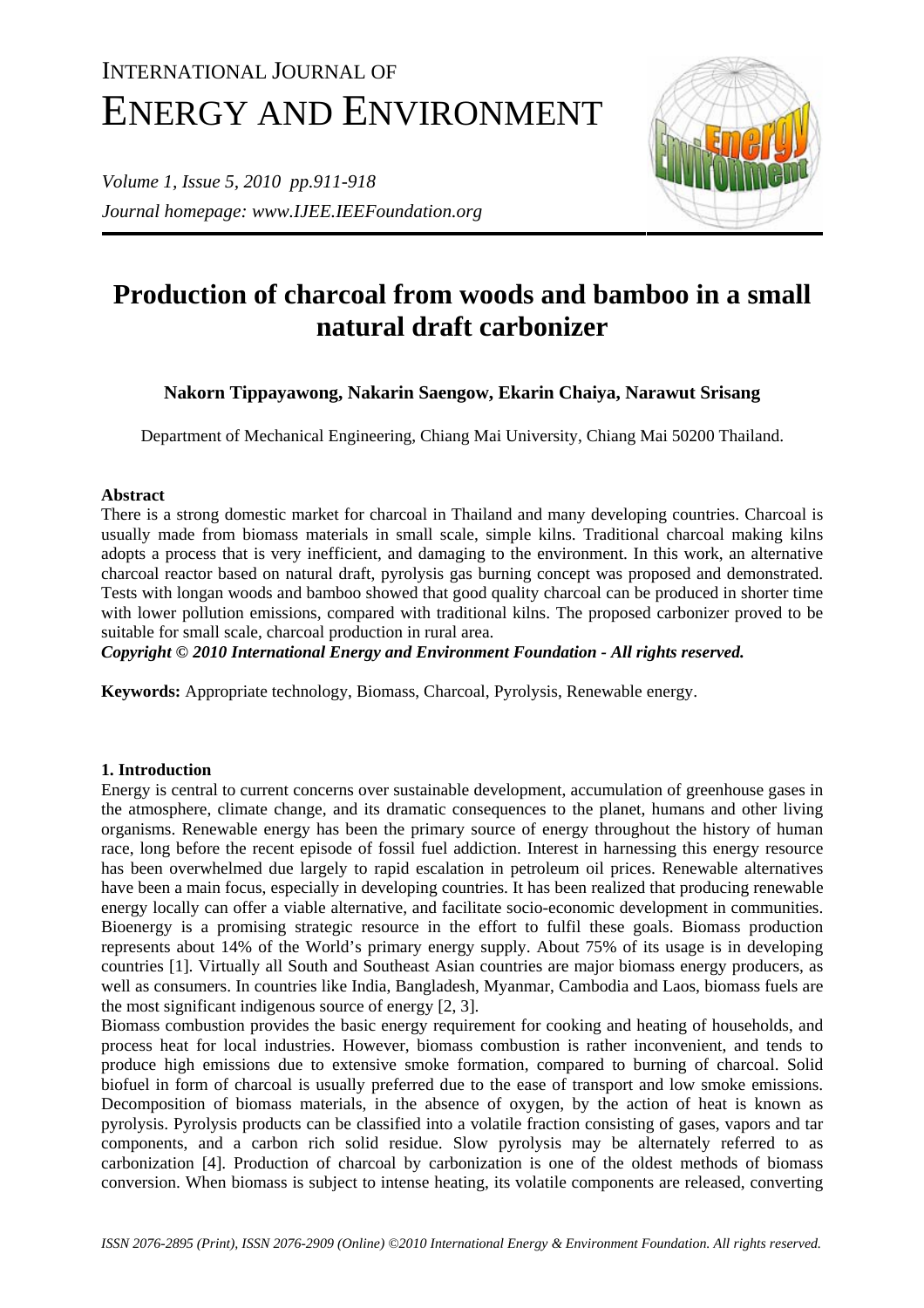into char. These volatiles in turn are burned for further supply of heat for the process. Pyrolysis and combustion of biomass have been subjected to many detailed investigations. Good reviews are given by Antal and Gronli [5], Strezov et al. [6], Goyal et al. [7], Demirbas [8] and Werther et al. [9]. Charcoal is a premium fuel, acceptable and readily used in villages and modern households. Commercial charcoal contains about 75% carbon, 20% volatile, and about 5% ash, depending on raw material types and conditions produced. It is normally produced from wood through the use of charcoal piles, earth kilns, or pit kilns. These traditional kilns do not have good insulation. Large heat loss occurs during long period of operation. Major fraction of biomass is used as fuel for burning to sustain the pyrolysis process. It is generally known that current practice of charcoal production, especially by local entrepreneurs, is inefficient and entails large energy loss. Long process time, poor process control, low char yield and environmental pollution problems due to the release of pyrolysis gases into the atmosphere are the major drawbacks. Development for new designs to improve performance of charcoal kilns have been introduced [10-13]. Efficiency and emissions of charcoal making systems can be improved by installing proper insulation, improving process control and burning pyrolysis gases inside the reactor to provide process heat.

The aim of this work was to develop a charcoal making system suitable for domestic use. The system should be simple and easily handled by rural people, and must not require electricity or mechanical power to operate. The system should perform better in terms of energy efficiency and environmental acceptability. In this study, a practical method to produce charcoal was demonstrated using an in-house, natural draft carbonization reactor. The capacity was 50 kg per batch. Two different biomass materials were used. The carbonizer was evaluated for its performance in terms of reaction temperatures attained, overall process time, char yield and char properties.

#### **2. Experimental**

#### *2.1 Biomass composition analysis*

Locally available biomass materials that are usually used to produce charcoal are woods from longan or mango trees. Bamboo is also in abundant. These biomass samples collected in Chiang Mai, Thailand were used. For chemical analysis, the samples were cleaned and air dried naturally in a dry store room at ambient condition. The dried samples were later ground in a high speed rotary mill, screen sieved and used for further analysis. ASTM standard methods were followed to carry out proximate and ultimate analyses for the samples. The carbon, hydrogen and nitrogen contents were determined using a CHN Elemental Analyzer. The oxygen content was calculated by difference. The heating value of the dried samples was determined using a Parr bomb calorimeter. It is reported as a gross heat of combustion at constant volume. Results obtained are shown in Table 1.

| Property                   | Unit               | Woods | <b>Bamboo</b> |
|----------------------------|--------------------|-------|---------------|
| Moisture                   | [%]                | 3.5   | 5.7           |
| Volatile                   | [%]                | 77.4  | 74.7          |
| Fixed carbon               | [%]                | 16.6  | 14.1          |
| Ash                        | $\lceil \% \rceil$ | 2.5   | 5.5           |
| C                          | [%]                | 48.8  | 45.7          |
| H                          | [%]                | 5.2   | 4.3           |
| O                          | [%]                | 44.6  | 49.7          |
| N                          | [%]                | 1.4   | 0.3           |
| Higher heating value (HHV) | [MJ/kg]            | 17.8  | 16.8          |

Table 1. Chemical analysis of biomass samples

#### *2.2 Carbonization*

Experimental runs on carbonization of the biomass material were performed in a batch carbonizer, as shown in Figure 1. The carbonization reactor was cylindrical shaped with 1.2 m high and inside diameter of 0.6 m. It was made of a used oil drum, surrounded on the inside by thick insulating wool and a 3 mm thick steel sheet. It had a centrally located pyrolysis gas burner inside the cylinder. The burner tube had six radial fins attached to it to provide large heat transfer surface. Two tangential air ports were connected to the bottom end of the gas burner. There was a fixed grate near the bottom with other two air ports connected underneath the combustion chamber. The samples were cut into size range of  $30 - 50$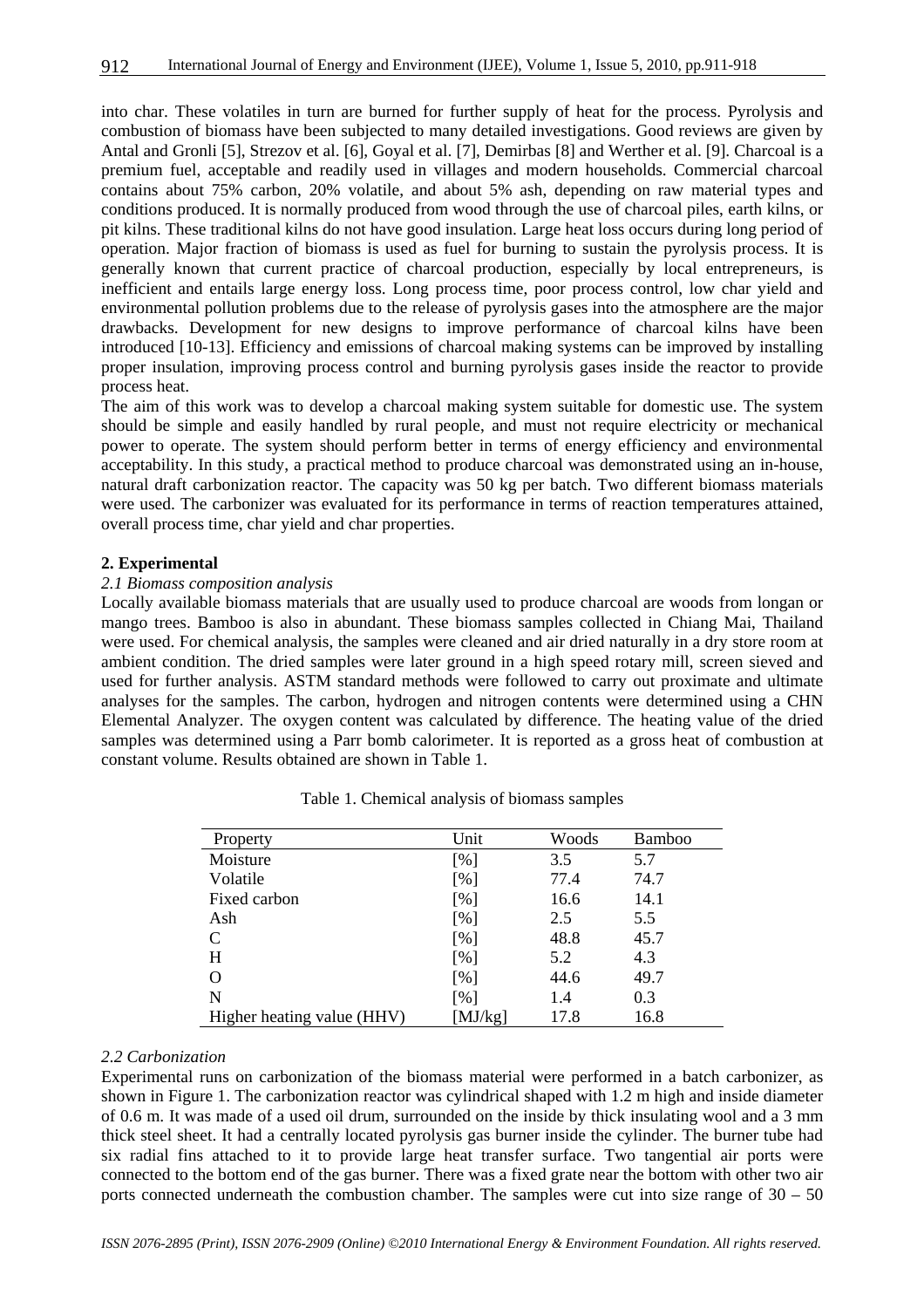mm in diameter and about 1 m long. Prior to the test, pre-weighed batches of biomass materials were loaded into the reactor. About 5 kg of biomass in small pieces was loaded first to be utilized as combustion bed. Long sticks biomass materials were then loaded. The cover was put in place, checking that the reactor was air tight. Figure 2 shows schematically operation step of the carbonization system. Initially, air was supplied and regulated such that oxidation zone at the bottom of the reactor can be established and the chamber got heated. Exhaust gas from combustion and released moisture from biomass was vented through a twin temporary exhaust pipe (Figure 2a). When the pyrolysis temperature of biomass was reached (about  $250^{\circ}$ C), gaseous products produced from the biomass became combustible. The twin pipe was shut, hence the combustible gas was forced to enter the pyrolysis gas burner through perforated wall. Meanwhile, the bottom air was shut down to stop the combustion at the bottom and the burner air ports were opened. Air was drafted into the burner tube. Mixture of pyrolysis gases and air was ignited to establish a flaming combustion inside the burner tube (Figure 2b). This way, pyrolysis gases was oxidized and process heat was continually supplied to the carbonization chamber (Figure 2c).



Figure 1. Schematic drawing of the natural draft, carbonizer system



Figure 2. Operation of the carbonizer system (a) initial heating up and moisture release, (b) ignition of pyrolysis gas, (c) heat transfer during carbonization process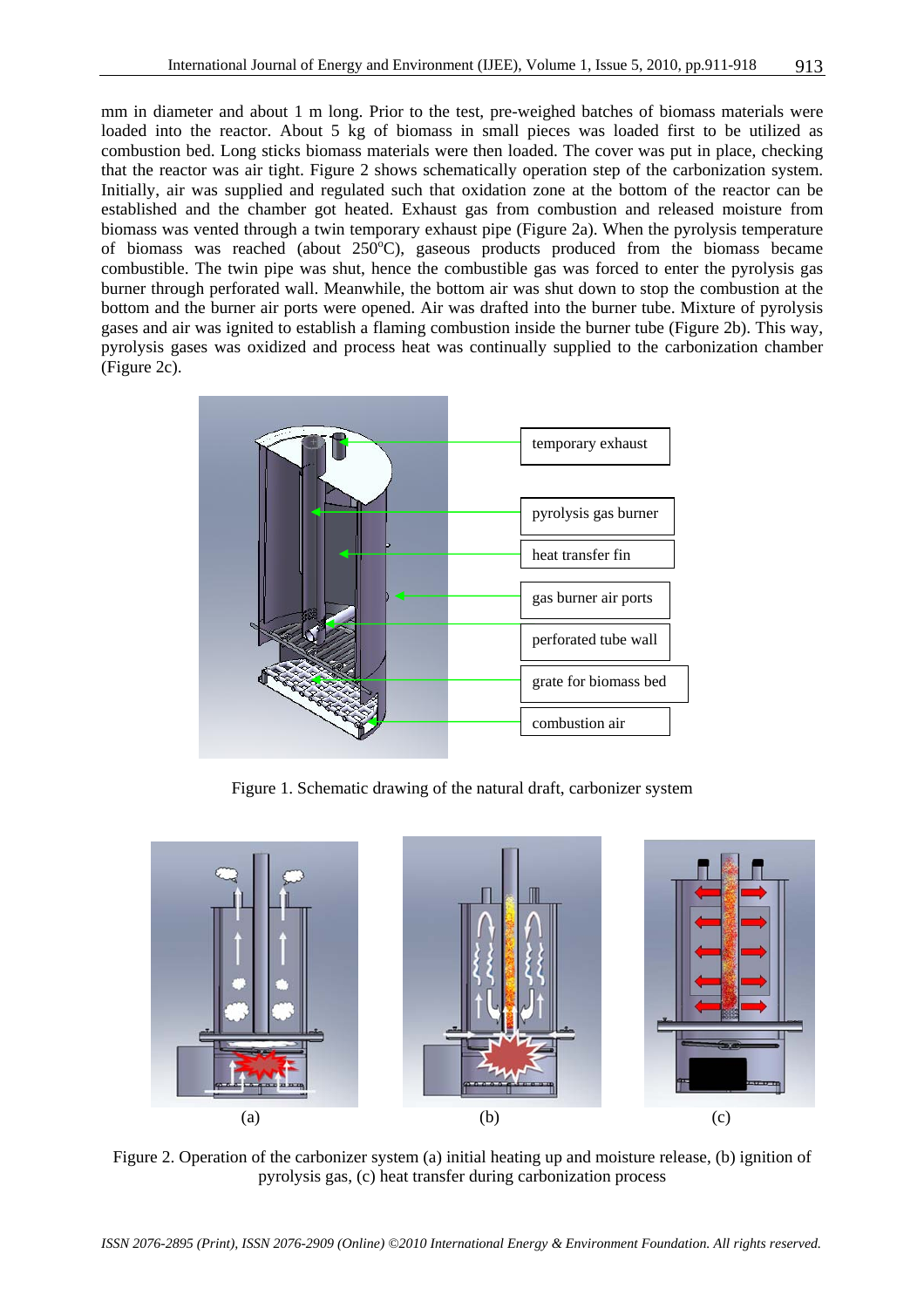Reaction temperatures were measured by thermocouples inserted thru its body at two locations along the height of the carbonization chamber. The temperatures were automatically recorded by means of a data logger. Temperatures obtained from thermocouple readings inside the reactor were represented as pyrolysis temperature. Limited number of the gaseous products was collected at the exit of the dry filter in a  $0.10 \text{ dm}^3$  sampling bag. The volatiles were immediately sent for composition analysis. A Shimadzu Gas Chromatography model GC-8A was used to analyze CO,  $CO<sub>2</sub>$ ,  $H<sub>2</sub>$ , HCs,  $O<sub>2</sub>$  and  $N<sub>2</sub>$ . The end of operation for certain condition was determined by checking that flame was no longer sustained, no combustible gas was released and reaction temperature was dropped below 250°C. At the end of every experiment, the solid char residues were collected and weighed to determine mass balance. They were then sent for analysis.

#### **3. Results and discussion**

Performance of the carbonizer system has been defined in terms of reactor temperature profile, charcoal yield, and characteristics of charcoal obtained. Figure 3 shows evolution of temperature profiles inside the carbonization chamber, for bamboo and woods, respectively. It can be seen that reaction temperature was increased from room temperature to about 250°C in about 90 and 75 min for bamboo and woods, as a result of heat transfer from combustion of fuel bed at the bottom of the carbonizer.



(b) woods

Figure 3. Evolution of reaction temperature inside the carbonization chamber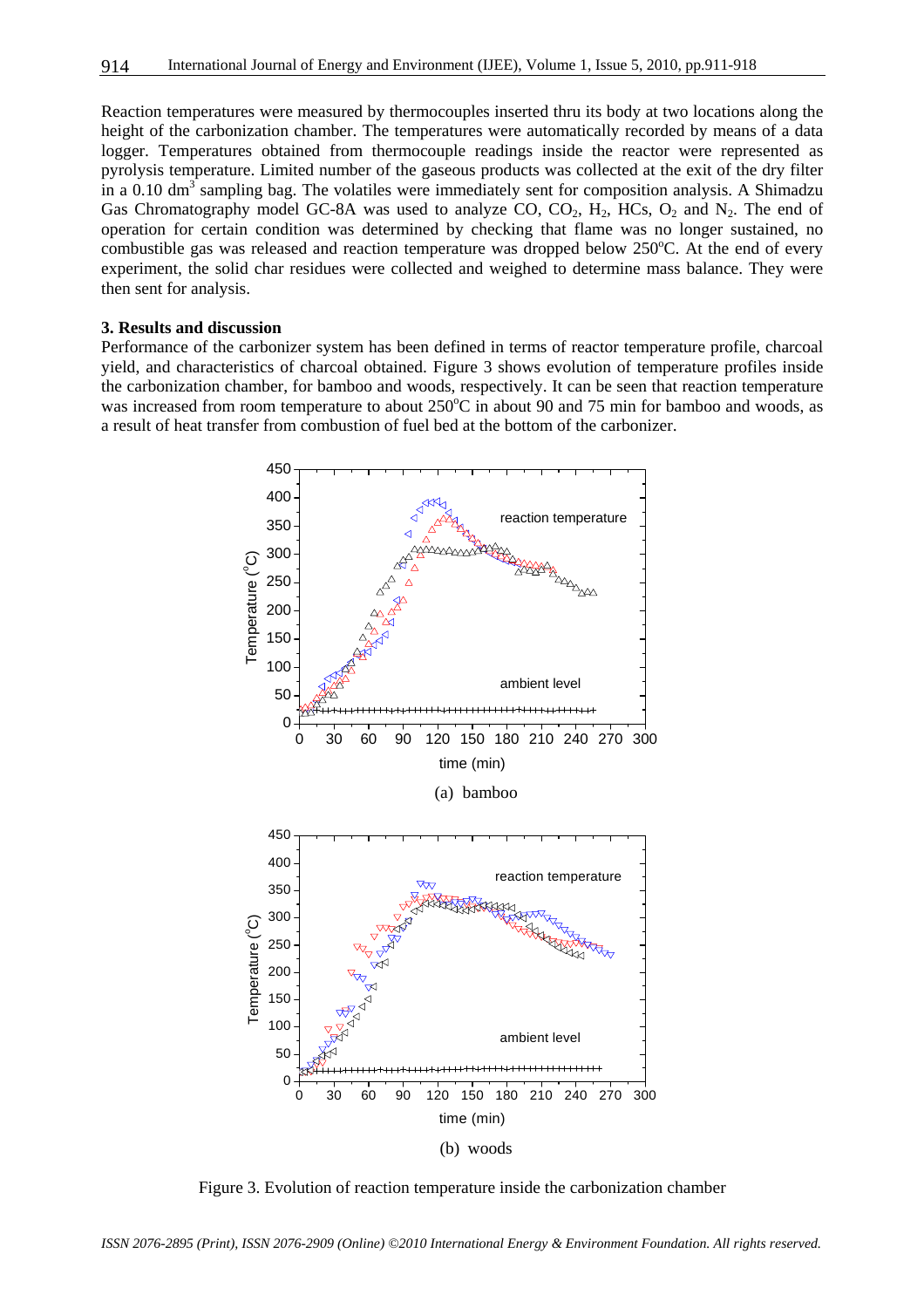|        | Charcoal yield [%] |      | Fixed carbon | Volatile      | Ash                           | HHV         |         |
|--------|--------------------|------|--------------|---------------|-------------------------------|-------------|---------|
|        | mın                | max  | mean         | [%]           | $\lceil 9\!\!/_{\! 0} \rceil$ | [%]         | [MJ/kg] |
| Woods  | 35.1               | 38.4 | 36.8         | $53.5 - 60.0$ | $21.6 - 32.2$                 | $5.8 - 9.7$ | 22.5    |
| Bamboo | 32.7               | 34.6 | 33 Q         | $55.9 - 59.0$ | $25.7 - 28.4$                 | $7.0 - 9.8$ |         |

Table 2. Yield and characteristics of charcoal obtained

|  |  |  | Table 3. Comparison with traditional charcoal system |  |  |
|--|--|--|------------------------------------------------------|--|--|
|--|--|--|------------------------------------------------------|--|--|

|                                            | <b>Traditional system</b> | This work        |
|--------------------------------------------|---------------------------|------------------|
| Process time [hour]                        | $72 - 84$                 | $3 - 4$          |
| Saleable charcoal yield [%]                | $23 - 27$                 | $28 - 33$        |
| Powdery and partially charred fraction [%] | $10 - 20$                 | $4 - 7$          |
| Charcoal composition                       |                           |                  |
| Fixed carbon [%]                           | $50 - 87$                 | $54 - 60$        |
| Volatile matter [%]                        | $10 - 46$                 | $22 - 32$        |
| Pyrolysis gas utilization                  | emitted directly          | combusted inside |
|                                            | to atmosphere             | the carbonizer   |
| Visible smoke during operation             | high                      | very low         |

Once a pyrolysis gas flame was established, heat transfer from the central tube burner led to a high reactor chamber temperature in a range between 250-400°C where main components of biomass materials were thermally degraded [14, 15]. Charring process was observed to complete in about 4 hours. Charcoal yields were found to be in the range of 35.1-38.4% and 32.7-34.6% by dry weight for woods and bamboo, respectively (Table 2). They were average values from three repeated runs for each biomass material. Most charcoals obtained were in saleable form while less than 15% of the carbonization product was either in powdery or partially charred forms. From the proximate analyses of charcoal obtained, it was shown that both biomass materials gave high fixed carbon content of almost 60%. It should be noted that volatile matter content was also relatively high. The fixed carbon content was somewhat lower than those reported in literature [10, 13]. Table 3 compares performance of the present carbonizer with the traditional system. It was apparent that the present system produced slightly higher saleable charcoal yield, but at much faster process time. The fixed carbon contents between the two were of similar quality. The present system was found to offer better environmental acceptability, than the traditional charcoal making system.

It should be pointed out here that the experimental runs were undertaken by research engineers who were familiar with the traditional system. With further training and practice, an experienced worker or a local entrepreneur will be able to operate the reactor system satisfactorily well so that better yields and quality of charcoal can be obtained. There may be a promising prospect that this system will be accepted. Adoption of this system in place of traditional ones should be encouraged. From a preliminary cost estimate, it is financially viable for potential individuals to invest in the system. Nonetheless, governmental incentives in terms of subsidies may be made available to those interested to help speed up this development.

#### **4. Conclusion**

A natural draft, carbonization reactor with no need for electricity or mechanical power input was successfully developed and operated. Charcoal yields of 33 – 38% were obtained. It can produce good quality charcoal from locally available biomass materials, similar to those produced from traditional charcoal kilns, but the process takes no more than 4 hours, compared to  $72 - 84$  hours for traditional charcoal kilns. The system proved to perform very well and it may be adopted in place of traditional kilns.

#### **Acknowledgements**

Support from the Department of Mechanical Engineering, and the Energy Research and Development Institute, Chiang Mai University is gratefully acknowledged.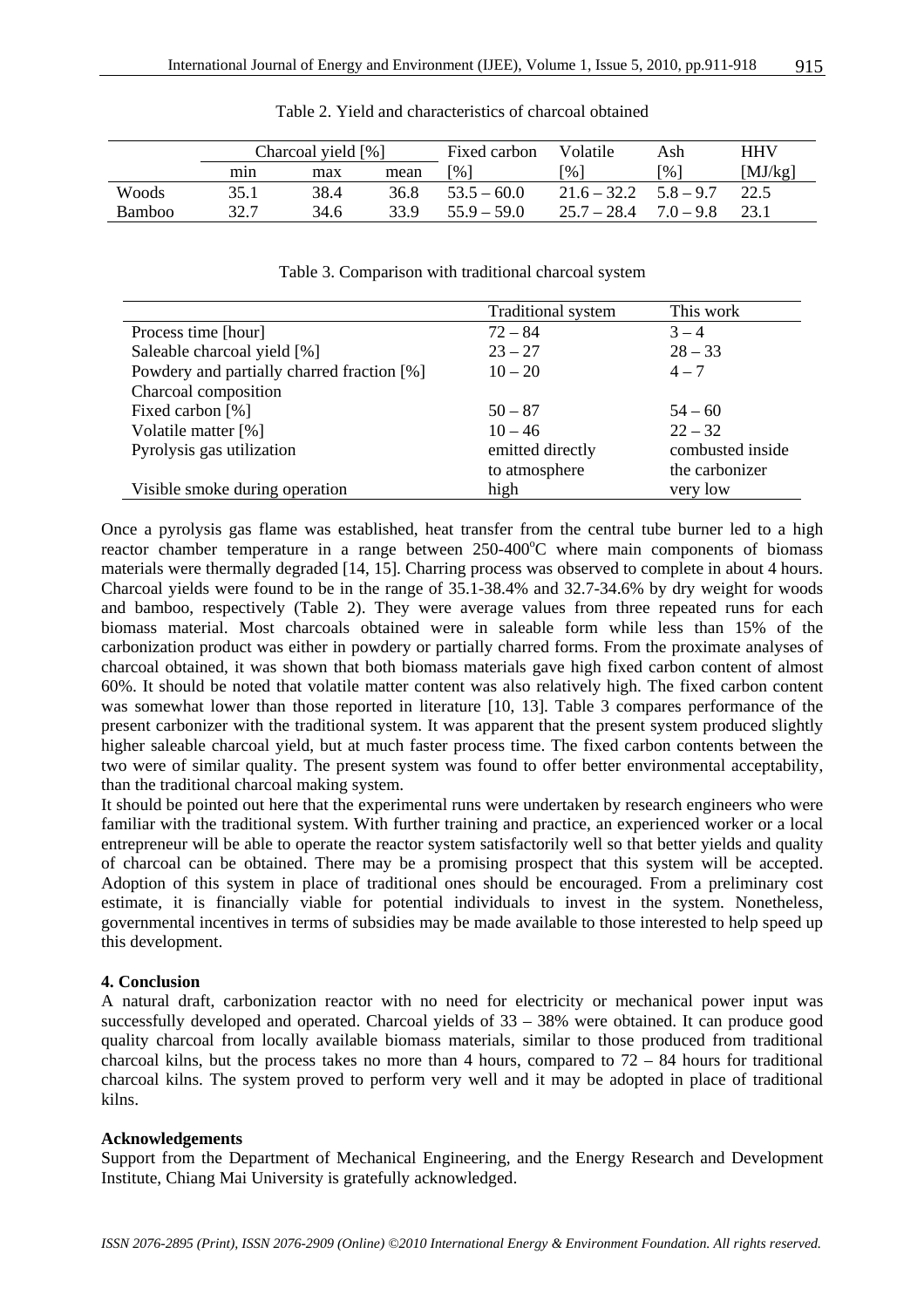#### **References**

- [1] Parikka, M. Global biomass fuel resources. Biomass and Bioenergy 2004, 27, 613-620.
- [2] Koopmans, A. Biomass energy demand and supply for South and Southeast Asia assessing the resource base. Biomass and Bioenergy 2005, 28, 133-150.
- [3] Bhattacharya, S.C., Abdul Salam, P., Pham, H.L., Ravindranath, N.H. Sustainable biomass production for energy in selected Asian countries. Biomass and Bioenergy 2003, 25, 471-482.
- [4] Demirbas, A., Gullu, D. Acetic acid, methanol, and acetone from lignocellulosics by pyrolysis. Energy Education Science and Technology 1998, 1, 111-115.
- [5] Antal, M.J., Gronli, M. The art, science, and technology of charcoal production. Industrial and Engineering Chemistry Research 2003, 42, 1619-1640.
- [6] Strezov, V., Patterson, M., Zymla, V., Fisher, K., Evans, T.J., Nelson, P.F. Fundamental aspects of biomass carbonization. Journal of Analytical and Applied Pyrolysis 2007, 79, 91-100.
- [7] Goyal, H.B., Seal, D., Saxena, R.C. Bio-fuel from thermochemical conversion of renewable resources: a review. Renewable and Sustainable Energy Review 2008, 12, 504-517.
- [8] Demirbas, A. Combustion characteristics of different biomass fuels. Progress in Energy and Combustion Science 2004, 30, 219-230.
- [9] Werther, J., Saenger, M., Hartge, E.U., Ogada, T., Siagi, Z. Combustion of agricultural residues. Progress in Energy and Combustion Science 2000, 26, 1-27.
- [10] Patil, K.N., Ramana, P.V., Singh, R.N. Performance evaluation of natural draft based agricultural residues charcoal system. Biomass and Bioenergy 2000, 18, 161-173.
- [11] Syred, C., Griffiths, A.J., Syred, N., Beedie, D., James, D. A clean, efficient system for producing charcoal, heat and power (CHaP). Fuel 2006, 85, 1566-1578.
- [12] Adam, J.C. Improved and more environmentally friendly charcoal production system using a lowcost, retort-kiln (Eco-charcoal). Renewable Energy 2009, 34, 1923-1925.
- [13] Lin, J.C.M. Development of a high yield and low cycle time biomass char production system. Fuel Processing Technology 2006, 87, 487-495.
- [14] Shafizadeh, F. Pyrolytic reactions and products of biomass. in: Fundamentals of Biomass Thermochemical Conversion. (Ed. Overend, R.P., Milne, T.A., Mudge, L.K.), pp. 183-217, London, Elsevier, 1985.
- [15] Di Blasi, C. Modeling chemical and physical processes of wood and biomass pyrolysis. Progress in Energy and Combustion Science 2008, 34, 47-90.



**Nakorn Tippayawong** obtained BEng in Mechanical Engineering, and PhD in Internal Combustion Engines from Imperial College London, UK in 1996 and 2000, respectively. He is currently an associate professor in the Department of Mechanical Engineering, Chiang Mai University, Chiang Mai, Thailand. His main research interests include renewable energy, energy conservation, combustion and emission control, aerosol instrumentation and analysis. So far, Dr Tippayawong has published over 80 research papers, of which around 50 papers appeared in refereed international journals. E-mail address: n.tippayawong@yahoo.com



**Nakarin Saengow** obtained BEng in Mechanical Engineering from Chiang Mai University, Chiang Mai, Thailand in 2009, respectively. He is currently pursuing MEng degree in the Department of Mechanical Engineering, Chiang Mai University, Chiang Mai, Thailand.